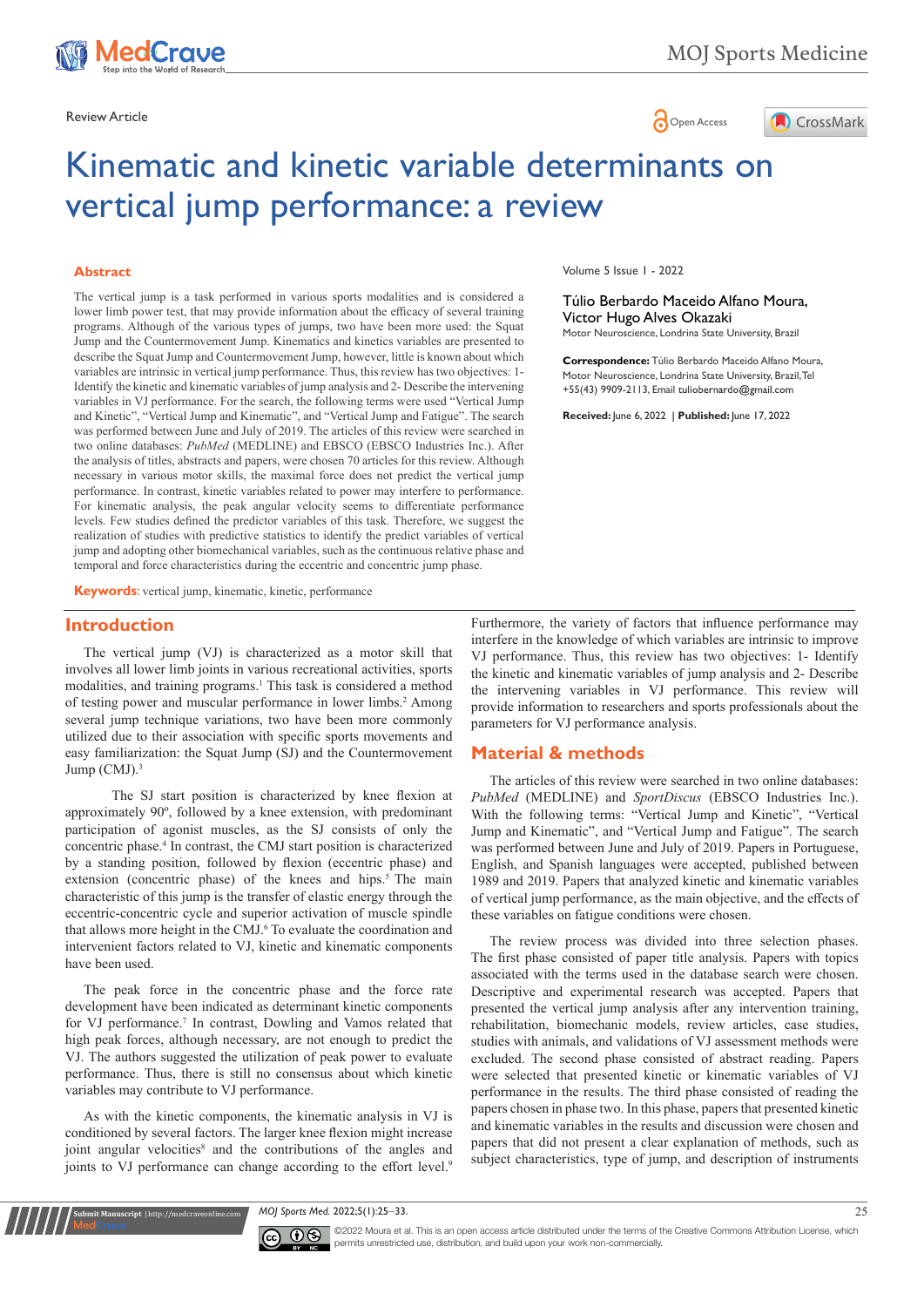for quantification of variables analyzed were excluded. Figure 1 presents the flow chart of the review process.



# **Results**

A high diversity of analyzed parameters was presented, characterizing a lack of consensus on variables to use for vertical jump performance analysis. Table 1 presents the summary of articles analyzed.

## **Discussion**

# **CMJ kinetic analysis**

Ground reaction force: According to Bermudez G<sup>10</sup> the maximal GRF cannot be considered a predictor of jump performance with fatigue. Moreover, despite the GRF being greater in men compared to women, when normalized by body weight, this variable was not correlated with jump performance<sup>11,12</sup> also verified that only 24% of data variance was explained by force variables, while 54% was explained by temporal variables. Thereafter, CMJ performance does not depend exclusively on maximal GRF.

**Figure 1** Review of article selection process.

**Table 1** Summary of articles related to vertical jump performance.

| <b>Authors</b>                        | <b>Sample</b>                                                                    | Jump protocol                                                                             | <b>Kinetic variables</b>                                        | <b>Kinematic Variables</b>                                                                         |
|---------------------------------------|----------------------------------------------------------------------------------|-------------------------------------------------------------------------------------------|-----------------------------------------------------------------|----------------------------------------------------------------------------------------------------|
| Dal Pupo et al. <sup>35</sup>         | 24 male athletes<br>(12 runners and 12)<br>volleyball players)                   | 3 CMJ and 3 SJ                                                                            | Pmax, GRF, T-GRF, FRD<br>and PV                                 |                                                                                                    |
| Gómez and Elvira <sup>19</sup>        | 19 subjects (16 men<br>and 3 women) students                                     | 3 CM x 4 arm position<br>conditions                                                       | GRF, FRP, Pmax, NEG-IMP,<br>POS-IMP, T-GRF, T-FRP and<br>T-Pmax |                                                                                                    |
| Shetty and Etnyre<br>30               | 18 men (students)                                                                | 3 CMJ with arm swing<br>and 3 CMJ without arm<br>swing                                    | GRF, T, Pmax and L-Force                                        | R-Vel                                                                                              |
| Rodano and<br>Squadrone <sup>46</sup> | 9 male athletes<br>(sprinters in athletics)                                      | 5 series of 5 CMJ                                                                         | Pmax, Moment                                                    |                                                                                                    |
| Bracic et al. <sup>47</sup>           | 12 male athletes<br>(sprinters in athletics)                                     | 5 CMJ with two legs, 5<br>CMJ with preferred leg<br>and 5 SVCM with non-<br>preferred leg | GRF and IMP                                                     | R-Vel, hip angle, knee angle and<br>ankle angle                                                    |
| Coh et al. <sup>33</sup>              | 4 men (2 jumpers and 2<br>sprinters in athletics)                                | 3 CM , 3 S  and 3 D                                                                       | Contacttime, T-CON,<br>Pmax, GRF, NEG-IMP and<br>POS-IMP        | T-ECC, T-CON, R-Vel, hip flexion<br>angle, knee flexion angle, ankle<br>flexion angle and T-Flight |
| Gheller et al. <sup>27</sup>          | 22 men (basketball and<br>volleyball players)                                    | 9 CMJ (3 squat depth<br>conditions)                                                       | Vvert, Pmax, Pmean, GRF<br>and FRD                              | Relative angles and Vangof hip,<br>knee and ankle                                                  |
| Gutiérrez-Dávila<br>et al. $2$        | 28 male students                                                                 | 5 CMJ and 5 horizontal<br>jumps                                                           |                                                                 | T-ECC, T-CON, R-Vel, Jump Time,<br>Vvert                                                           |
| Arakawa et al. <sup>1</sup>           | 8 healthy men                                                                    | 5 SJ and 5 SJ with ankle<br>constraint                                                    | Pmax, T, GRF                                                    | CMheight, Relative angles and Vang<br>of hip, knee, and ankle                                      |
| Dowling and<br>Vamos <sup>6</sup>     | 97 adults (46 men and<br>51 women)                                               | 5 CM with arm swing                                                                       | NEG-IMP, GRF, FRD, POS-<br>IMP, T-GRF, T-ECC, Pmax,<br>Vneg     |                                                                                                    |
| Feltner et al. <sup>49</sup>          | 25 adults (14 men and<br>II women)                                               | 5 CMJ with arms swing<br>and 5 CMJ without arms<br>swing                                  | GRF, torque, T-ECC                                              | Relative angles of trunk, hip,<br>knee and ankle, Vang, Vvert, R-Vel,<br>vertical acceleration     |
| laric et al. <sup>24</sup>            | 39 men (experienced<br>in handball and/or<br>volleyball)                         | CMJ (number of<br>attempts not specified)                                                 | GRF, T-COM, T-ECC, R-Vel                                        | Relative angles of shoulder, hip,<br>knee and ankle                                                |
| Ugrinowitsch et<br>al. <sup>20</sup>  | 27 male athletes<br>of several sports<br>modalities                              | 5 CMJ                                                                                     | <b>GRF, POS-IMP, FRD</b>                                        | CM velocity, R-Vel, T-COM, T-ECC,<br>vertical acceleration                                         |
| Laffaye <sup>12</sup>                 | 273 adults (189 men<br>and 84 women) athletes<br>of several sports<br>modalities | 6 CMJ with arm swing                                                                      | T-ECC, FRD-ECC, GRF                                             | Jump Time                                                                                          |
| Maulder et al. <sup>20</sup>          | 10 male sprinters (in<br>athletics)                                              | 3 attempts at different<br>types of jump, such as<br>CMI and SI                           | Highest Ptakeoff, Pmax,<br>Pmean, GRF                           | R-Vel                                                                                              |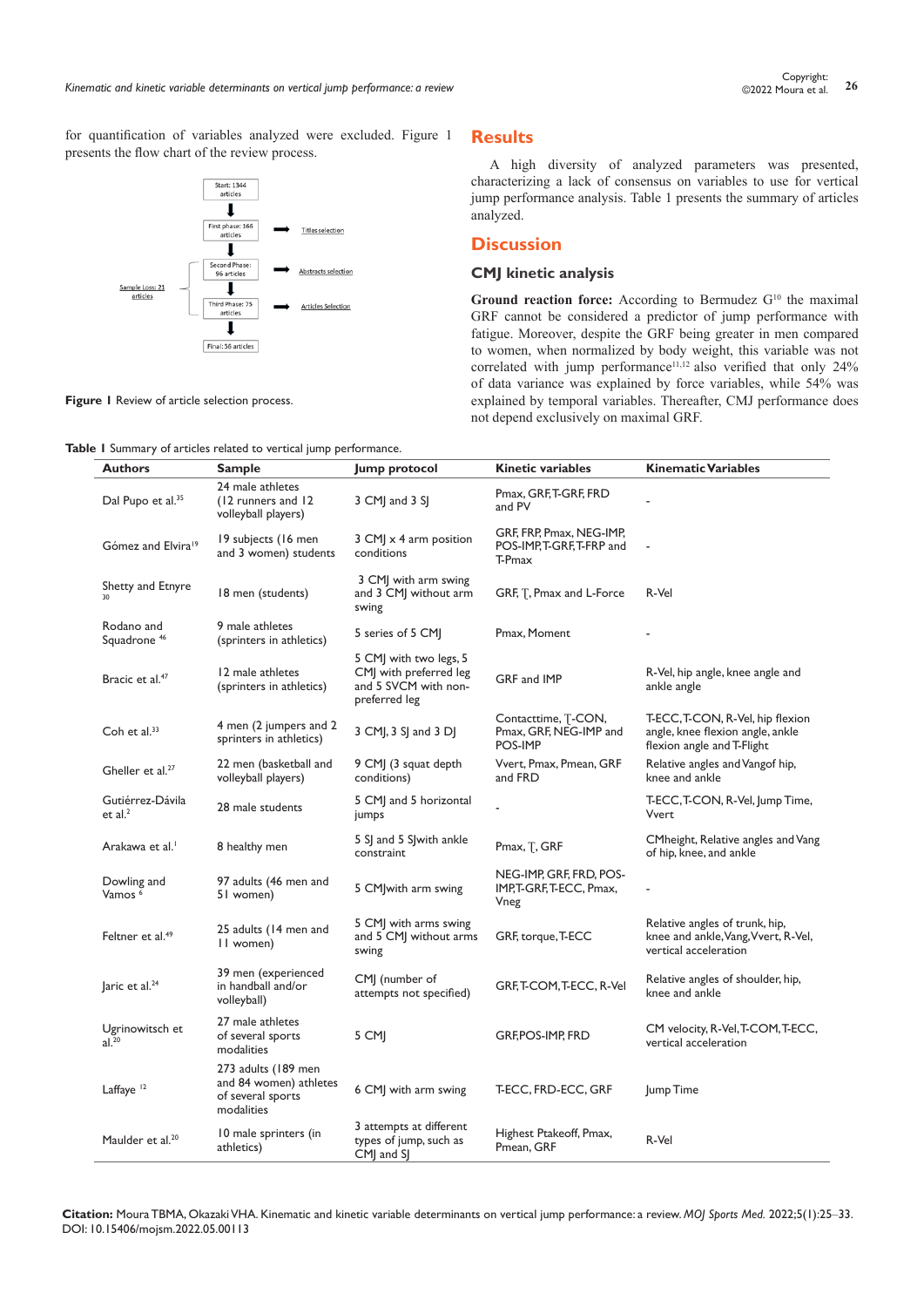Lopyright:<br>**Kinematic and kinetic variable determinants on vertical jump performance: a review 27 27 27** Copyright:

Table Continued...

| Authors                               | <b>Sample</b>                                                                        | Jump protocol                                                                     | <b>Kinetic variables</b>                 | <b>Kinematic Variables</b>                                                                                               |
|---------------------------------------|--------------------------------------------------------------------------------------|-----------------------------------------------------------------------------------|------------------------------------------|--------------------------------------------------------------------------------------------------------------------------|
| Markovic et al <sup>22</sup>          | 60 men (students)                                                                    | 3 CMJ and 3 SJ                                                                    | Pmax, Pmean                              |                                                                                                                          |
| Mandic et al. <sup>8</sup>            | 11 men (basketball<br>players)                                                       | 5 CMJ with arm swing<br>and 5 CMJ without arm<br>swing                            | GRF, Pmax                                |                                                                                                                          |
| Lees et al. $13$                      | 20 male athletes                                                                     | 3 CMJ in different<br>intensity conditions                                        | Pmax, torque, T                          | Vang                                                                                                                     |
| Domire and Challis                    | 10 healthy men                                                                       | 3 SJ in preferred squat<br>position and 3 SJ in<br>auto-selected position         | Moment, GRF                              | Jump Time, relative angles of hip,<br>knee and ankle                                                                     |
| Lees et $al^{31}$                     | 20 male athletes                                                                     | 3 CMJ for each type of<br>intensity                                               | Pmax, torque, T, GRF                     | CM displacement                                                                                                          |
| Papaiakovou <sup>26</sup>             | 30 men (academic<br>students)                                                        | 3 CMJ and 3 Drop<br>Jumps                                                         | IMP, GRF, FRD                            | CM displacement, relative angles<br>of hip, knee and ankle, Vang                                                         |
| Kopper et al. <sup>51</sup>           | 18 healthy men                                                                       | $6$ CMJ and $6$ SJ                                                                |                                          | CM displacement, relative angles<br>of trunk, hip, knee and ankle, Vang,<br>R-Vel                                        |
| Struzik and<br>Zawadzki <sup>52</sup> | 12 basketball players (7<br>men and 5 women)                                         | 6 CMJ with arm swing                                                              | GRF, Stiffness, T-Flight                 | CM displacement, relative angle<br>of knee                                                                               |
| Salles et al. <sup>9</sup>            | 10 men (academic<br>students)                                                        | 60 CM                                                                             | GRF, Pmax, torque                        | CM displacement, relative angles<br>of hip, knee and ankle, PV                                                           |
| Hara et al. <sup>16</sup>             | 5 healthy men                                                                        | 4 SJ with arm swing and<br>4 SJ without arm swing                                 | Torque, GRF, Pmax, T,<br><b>COP</b>      | Vang, CM displacement, angular<br>acceleration, relative angles of<br>shoulder, elbow, hip, knee and<br>ankle            |
| Mackenzie et al 7                     | 10 college volleyball<br>players (women) and 10<br>college football players<br>(men) | 5 CMJ                                                                             | GRF, FRD, Pmax, Vvert                    | Angular displacements of hip, knee<br>and ankle                                                                          |
| Lazaridis et al. <sup>28</sup>        | 24 men                                                                               | 3 CMJ, 3 SJ and 3 depth<br>jumps                                                  | FRS, T-FRSmax                            | Vang, T-ECC, T-CON                                                                                                       |
| Vanrenterghem<br>et al. $53$          | 10 volleyball players                                                                | 3 CMJ and 9 CMJ<br>submaximal                                                     | GRF, Pmax, T-Flight, T,<br>moment        | Relative angles of hip, knee and<br>ankle, T-ECC, T-CON                                                                  |
| Lees et al. $13$                      | 20 athletes                                                                          | 3 CMJ with arm swing<br>and 3 CMJ without arm<br>swing                            | GRF, torque, Pmax, T                     | Relative angles of hip, knee<br>and ankle, R-Vel, Vvert, CM<br>displacement, CMHeight, Jump<br>Time                      |
| Anderson and<br>Pandy <sup>54</sup>   | 5 male athletes                                                                      | 5 CMJ and 5 SJ                                                                    | GRF, Contacttime,<br>acceleration        | Relative angles of hip, knee and<br>ankle, CM displacement, Vvert                                                        |
| Hara et al. <sup>18</sup>             | 5 healthy men                                                                        | 4 CMJ and 4 Sjwith and<br>without arm swing<br>(4 attempts for each<br>condition) | COP, GRF, torque, Pmax, T                | CM displacement, CMHeight<br>relative angles of shoulder, elbow,<br>hip, knee and ankle, velocity,<br>acceleration, Vang |
| Bobbert et al. <sup>57</sup>          | 11 physically active men                                                             | 3 SJ in 3 different<br>conditions of trunk<br>inclination                         | FRS, COP                                 | CM displacement, T-ECC, T-CON                                                                                            |
| Moran and Wallace<br>55               | 17 volleyball players                                                                | 12 CMJ, 12 SJ, and 12<br>DJ for different knee<br>flexion angles                  | GRF, Pmax, Moment                        | Vang, Relative angles of hip, knee<br>and ankle, CM displacement,<br><b>CMHeight</b>                                     |
| Moir et al. <sup>56</sup>             | 70 healthy subjects (35<br>men and 35 women)                                         | 3 CMJ in 4 sessions                                                               | GRF, POS-IMP, NEG-IMP,<br>Stiffness, FRD | T-Flight, Vvert, CM displacement                                                                                         |
| Feltner and<br>MacRae <sup>49</sup>   | 11 women                                                                             | 10 CMJ in 2 different<br>conditions                                               | GRF, IMP                                 |                                                                                                                          |
| <b>Blache and Monteil</b><br>25       | 8 men physically active                                                              | 3 SJ                                                                              | <b>GRF</b>                               | Vvert, CM displacement, Range<br>of motion (knee and ankle),<br><b>CMheight</b>                                          |
| Loturco et al. <sup>58</sup>          | 22 sprinters (13 men<br>and 9 women)                                                 | $6$ CMJ, $6$ SJ and 3<br>horizontal jumps                                         | GRF, Pmean                               |                                                                                                                          |
| McLellan et al. <sup>59</sup>         | 23 men physically active                                                             | 3 CMJ and 3 SJ                                                                    | GRF, Pmax, Pmean, FRP,<br>T-GRF          |                                                                                                                          |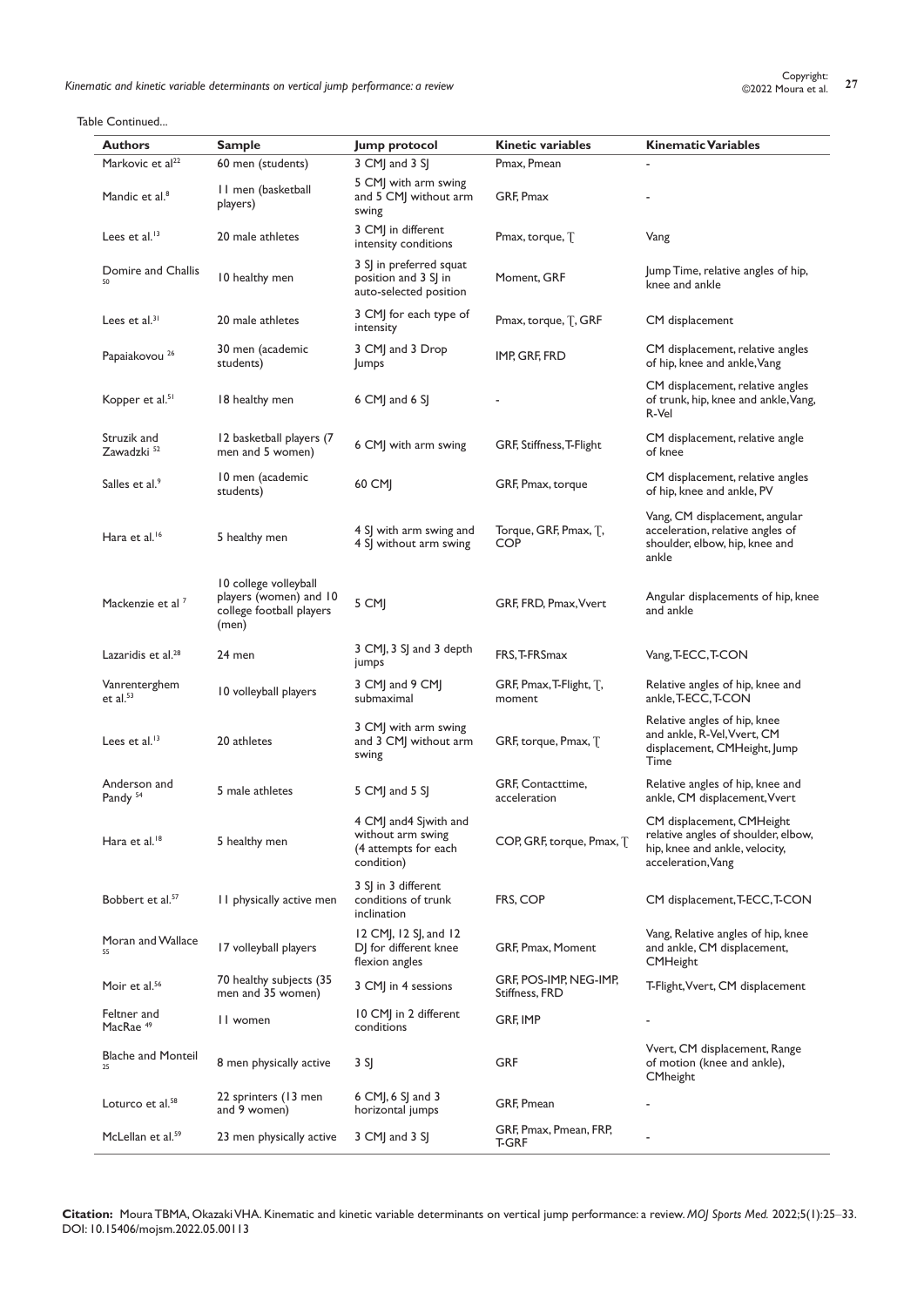Kinematic and kinetic variable determinants on vertical jump performance: a review **2000** Copyright: **28** Copyright: **28** Copyright: **28** Copyright: **28** Copyright: **28** Copyright: **28** Copyright: **28** Copyright: **28** Copy

| <b>Authors</b>                                | Sample                                                                                       | Jump protocol                                           | Kinetic variables                                                                        | <b>Kinematic Variables</b>                                          |
|-----------------------------------------------|----------------------------------------------------------------------------------------------|---------------------------------------------------------|------------------------------------------------------------------------------------------|---------------------------------------------------------------------|
| González-Badillo<br>and Marques <sup>23</sup> | 48 men athletes<br>(sprinters and jumpers<br>in track and field)                             | 3 CMJ                                                   | GRF, Pmax, NEG-IMP,<br>POS-IMP, Eccentric Force,<br><b>Concentric Force</b>              | Vneg                                                                |
| González-Badillo<br>and Marques <sup>23</sup> | 48 men athletes<br>(sprinters and jumpers<br>in track and field)                             | 3 CMI                                                   | GRF, Pmax, NEG-IMP,<br>POS-IMP, Eccentric Force,<br><b>Concentric Force</b>              | Vneg                                                                |
| Floría and Harrison                           | 36 girls gymnasts                                                                            | 3 CMJ                                                   | GRF, FRD                                                                                 | CM displacement, Vvert                                              |
| Yamauchi and<br>Ishii <sup>11</sup>           | 67 subjects                                                                                  | 3 CMJ                                                   |                                                                                          | CM displacement                                                     |
| Mackala et al. <sup>36</sup>                  | 6 men sprinters                                                                              | 3 CM and 3 S                                            | GRF, Moment, Pmax                                                                        | CM displacement, T-Flight, Relative<br>angles (hip, knee and ankle) |
| Feltner et al. <sup>48</sup>                  | 15 men physically active                                                                     | 5 CMJ in 2 different<br>conditions                      | GRF, IMP, Torque                                                                         | CM displacement, Acceleration                                       |
| Bermudez and<br>Fabrica <sup>10</sup>         | 10 male athletes (6<br>soccer players and<br>4 middle-distance<br>runners)                   | 50 CMJ in 2 conditions<br>(with and without<br>fatigue) | GRF, IMP                                                                                 | T-ECC, T-COM                                                        |
| Woolstenhulme<br>et al. $42$                  | 18 women basketball<br>players                                                               | 3 CMJ in 2 conditions<br>(with and without<br>fatigue)  | Pmax                                                                                     | T-Flight                                                            |
| Smilios <sup>43</sup>                         | 12 physically active men                                                                     | 3 CMJ in 3 fatigue<br>conditions                        | T                                                                                        |                                                                     |
| San-Román<br>Quintana et al. <sup>61</sup>    | 9 national team<br>basketball players                                                        | 2 CMJ in 2 conditions                                   |                                                                                          | T-Flight                                                            |
| Dal Pupo et al. <sup>4</sup>                  | 20 male athletes<br>(university level, 16<br>volleyball players and 4<br>basketball players) | 30 seconds of CMJ                                       | Stiffness, GRF,<br>Contacttime, Pmax                                                     | Relative angles of hip and knee,<br>Relative phase                  |
| Rodacki et al. <sup>44</sup>                  | 11 men (6 volleyball<br>players, 3 rugby players,<br>and 2 multiple sports<br>athletes)      | 3 CM in 2 fatigue<br>conditions                         | GRF, Moment, Pmax, Vvert,<br><b>Stiffness</b>                                            | Vang, Relative angles of hip, knee<br>and ankle, acceleration       |
| Schmitz et al. <sup>62</sup>                  | 30 men and 29 women<br>(physically active)                                                   | 2 CM in 8 conditions                                    | GRF, Pmax, Moment                                                                        | Relative angles of hip, knee and<br>ankle                           |
| Rodacki et<br>al. 44                          | 12 men (6 volleyball<br>players, 4 rugby players,<br>and 2 multiple sports<br>athletes)      | 3 CM in 2 fatigue<br>conditions                         | GRF, Moment, Pmax,<br>Contacttime, Stiffness                                             | Vang, Relative angles of hip, knee<br>and ankle                     |
| Skurvydas et al. <sup>63</sup>                | 12 physically active men                                                                     | 3 CMJ and 3 SJ in 2<br>conditions                       | T-Flight                                                                                 |                                                                     |
| Houghton and<br>Dawson <sup>64</sup>          | 6 cricket players<br>(university level)                                                      | 3 CMJ and 3 SJ in 3<br>conditions                       | T-Flight, Contacttime                                                                    |                                                                     |
| Freitas et al.(2014)                          | 16 male volleyball<br>players                                                                | 3 CMJ in 2 fatigue<br>conditions                        | T-Flight                                                                                 |                                                                     |
| Horita et al. <sup>65</sup>                   | 10 physically active men                                                                     | 2 CMJ in 5 conditions                                   | <b>GRF</b>                                                                               | CM isplacement, T-Flight                                            |
| Gorostiaga et al. <sup>66</sup>               | 12 male athletes<br>(sprinters)                                                              | 2 CMJ in 6 conditions                                   |                                                                                          | T-Flight                                                            |
| Barker et al. <sup>67</sup>                   | 26 male soccer players                                                                       | 3 CMJ                                                   | GRF, FRD, Reactive<br>Strength Index, Pmax,<br>Work, Concentric force,<br>Kinetic energy | CM acceleration, CM velocity,<br>Jump time                          |
| Boullosa et al. <sup>68</sup>                 | 14 endurance athletes,<br>12 sprinters and 13<br>fire-fighter aspirants                      | 2 CMJ                                                   | Pmax, Stiffness, FRD                                                                     |                                                                     |
| Floría et al. <sup>69</sup>                   | 50 rugby players                                                                             | 3 CMJ                                                   | Force, FRD                                                                               | Velocity, Displacement                                              |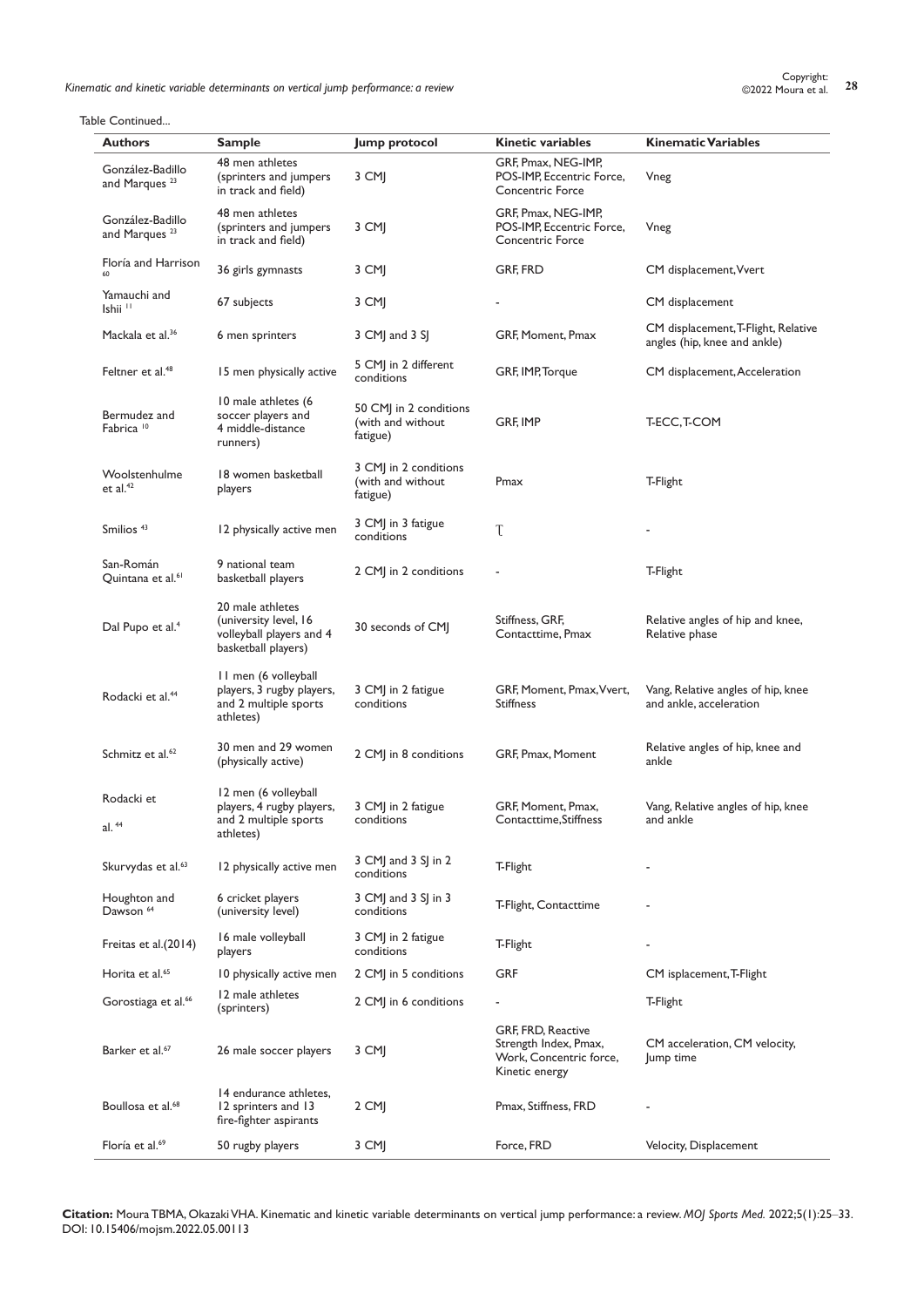Kinematic and kinetic variable determinants on vertical jump performance: a review **29** Copyright: 29 Copyright: 29<br> **Kinematic and kinetic variable determinants on vertical jump performance: a review 29 Copyright: 29 Co** 

| Copyright:         |  |  |
|--------------------|--|--|
| ©2022 Moura et al. |  |  |

| <b>Authors</b>                      | <b>Sample</b>                                                                       | Jump protocol                                                    | <b>Kinetic variables</b>                                                     | <b>Kinematic Variables</b>                                                                       |
|-------------------------------------|-------------------------------------------------------------------------------------|------------------------------------------------------------------|------------------------------------------------------------------------------|--------------------------------------------------------------------------------------------------|
| Gathercole et al.70                 | II male collegiate level<br>team-sport athletes                                     | 6 CM, 6 SJ and 6 DJ                                              | Pmax, Pmean, FRD, Force,<br>IMP.                                             | PV, Minimum velocity, Flight time,<br>T-ECC, T-CON, Peak displacement,<br>Minimum displacement   |
| Lesinski et al. <sup>71</sup>       | 10 male and 10 female<br>volleyball players                                         | 3 CM and 3 D in 2<br>conditions                                  |                                                                              | Time for braking phase, Time for<br>push-off phase                                               |
| Mandic et al. <sup>8</sup>          | 11 male elite basketball<br>players and 11 male<br>physically active                | 20-23 CMJ in 2<br>conditions                                     | GRF, Pmax                                                                    | T-CON, Countermovement depth                                                                     |
| Nibali et al. <sup>72</sup>         | 113 high school<br>athletes, 30 college<br>athletes and 35<br>professional athletes | 2-6 CMI                                                          | FRD. GRF. IMP                                                                |                                                                                                  |
| Rousanoglou et<br>al. <sup>73</sup> | 27 men runners                                                                      | 3 CMJ in 3 moments<br>(Pre, Post 1 and Post 2)                   | Pmax, GRF, Power in the<br>concentric phase, Power<br>in the Eccentric phase | Displacement, Velocity, T-CON,<br>T-ECC, Total contact duration                                  |
| Rubio-Arias et al. <sup>29</sup>    | 35 men and 29 women<br>young adults                                                 | 2 series of 3 CMI                                                | Ptakeoff                                                                     | Vvert in takeoff                                                                                 |
| Sánchez-Sixto et<br>al.37           | II team sports athletes                                                             | 3 CMJ in 3 different<br>conditions                               |                                                                              | T-ECC, Vneg, Squat Depth, T-CON,<br><b>GRF.PV</b>                                                |
| Sánchez-Sixto et<br>$al.^{38}$      | 29 male basketball and<br>soccer athletes                                           | 3 CMJ in 3 different<br>conditions                               | IMP, GRF                                                                     | Flight height, Height at the takeoff,<br>Squat Depth, Velocity, Vneg, Velocity<br>at the takeoff |
| Vaverka et al. <sup>74</sup>        | 18 elite male volleyball<br>players                                                 | 3 CMJ in 2 conditions                                            | IMP. GRF                                                                     | Relative angles (hip, knee and<br>ankle), Velocity                                               |
| Watkins et al. <sup>75</sup>        | 10 healthy resistance<br>trained males and 7<br>females                             | Minimum of 2 CMI in<br>each condition (Daily<br>sessional basis) | Pmax                                                                         |                                                                                                  |
| Williams et al. <sup>76</sup>       | 14 women NCAA<br>Division III student<br>athletes                                   | 3 CMJ in 3 different<br>conditions                               | <b>GRF. Pmax</b>                                                             |                                                                                                  |

Pmax, power; Pmean, mean power; GRF, ground reaction force; T-GRF, time to maximal ground reaction force; FRD, force rate development; PV, peak velocity; FRP, force rate production; IMP, impulse; NEG-IMP, negative impulse; POS-IMP, positive impulse; T-FRP, time to force rate production; T-Pmax, time to maximal power; T, work; L-Force, landing force; R-Vel, release velocity; Moment, moment; IMP, impulse; CM, center of mass; Contact cime, contact time; T-ECC, time of eccentric phase; T-CON, time of concentric phase; T-Flight, flight time; T-CON, work in the concentric phase; DJ, drop jump;  $\overline{V}_{\text{ane}}$ , angular velocity; V<sub>vert</sub>, vertical velocity; Jump time, jump time; CM<sub>height</sub>, center of mass height in takeoff; FRD-ECC, force rate development in the eccentric phase;  $P_{\text{rakeoff}}$  power in the takeoff; COP, center of pressure; $V_{\text{net}}$  negative velocity

**Force rate development:** The force rate development (FRD) is defined by the average slope of the force-time curve, and is an important component for power production.4,7 also suggest that this rate could be a good indicator of jump performance. In contrast, the FRD was not sensitive to discriminate the CMJ between different populations.13 In addition, Dowling and Vamos verified that the FRD did not explain jump height, as the subjects with low FRD reached higher force, but with worse jump performance. In fact<sup>14</sup> claimed that the FRD depends on the type and velocity of contraction. Thus, the relation between FRD and jump height performance is not clear.

**Torque:** In the vertical jump, the torque is calculated by inverse dynamics<sup>15-17</sup> found that improvement in hip joint torque is responsible for the higher height reached in maximal jumps compared to submaximal jumps. Verified<sup>18</sup> an improvement in hip joint torque when jumps were performed with countermovement and arm swing. Therefore, it is suggested that torque is an important variable in the description of rotational force used by muscles over the joints in different vertical jump strategies.

**Impulse:** The impulse is represented by the force-time function and may be analyzed in the eccentric phase (negative impulse) and in the concentric phase (positive impulse) jump.<sup>19,20</sup> According to Dowling JJ6 the rate between the negative impulse and positive impulse has a correlation with vertical jump height. Therefore, it is suggested that more than force, the application force time and jump phase duration are important for this variable.<sup>20</sup> demonstrated that higher impulse in the concentric phase resulted in higher CMJ height. Ferragut  $C<sup>21</sup>$  that the concentric impulse may explain 77% of jump height variation. Thus, the impulse is an important kinetic variable for vertical jump analysis.

Power: Identified<sup>6</sup> the kinetic and temporal factors related to CMJ performance in 97 adults. According to the authors, higher peak forces are necessary, but not enough to improve performance, and only the peak power may be considered as a predictor variable. The peak power is an indicator of how effective the energy transferred between the segments is in the movement performance. In fact, according to Markovic  $S^{22}$  the peak power may be the best variable to analyze the muscle power in the jump and presents a good relation with performance when compared to mean power values. González Badillo  $J^{23}$  that CMJ performance was related to peak power during the concentric phase in athletes. Therefore, it is suggested that power, to evolve force and velocity characteristics, is one of the kinetic variables that most influences vertical jump performance.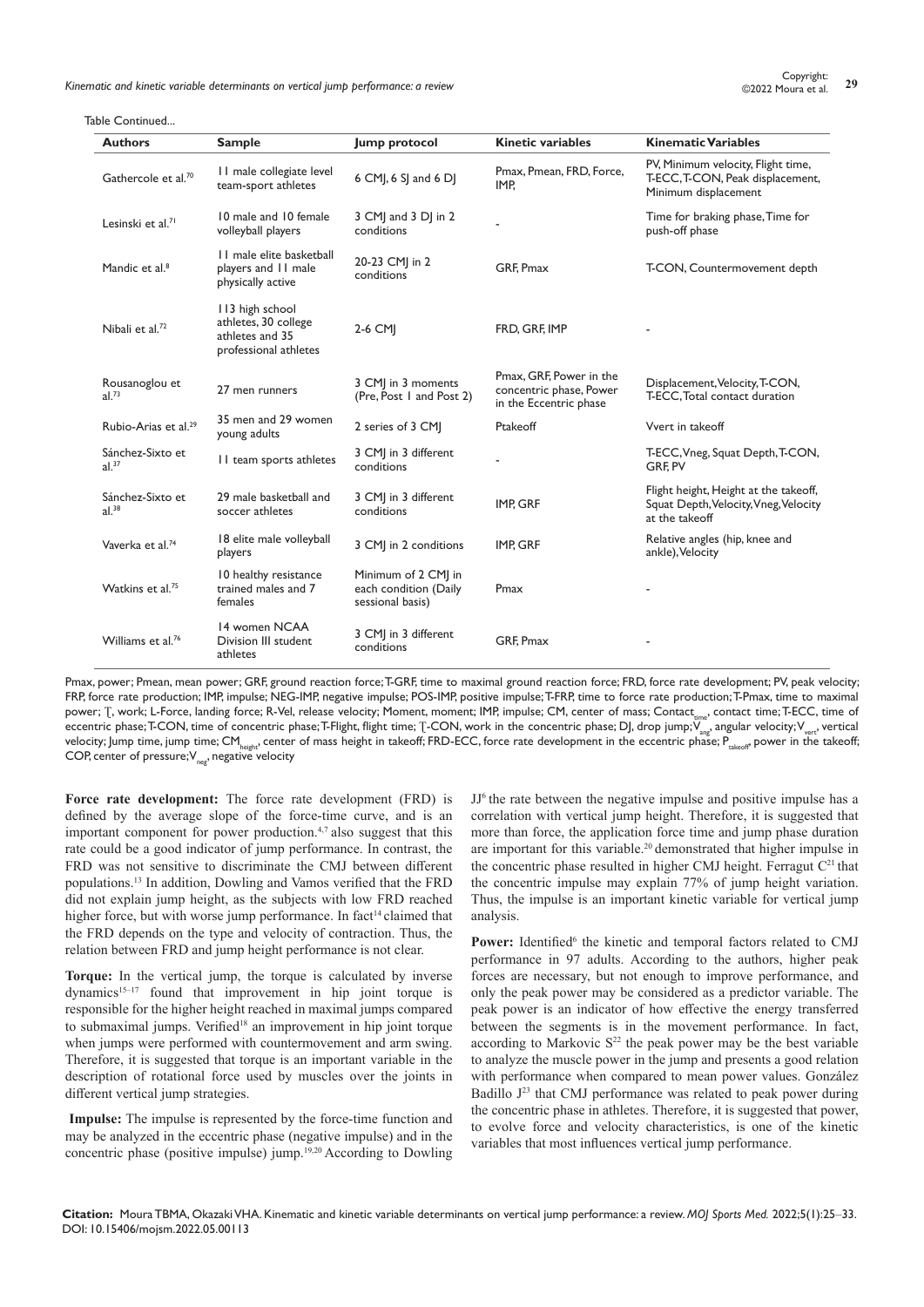#### **CMJ kinematic analysis**

**Angular position:** The description of joint angles is important information for jump kinematic analysis. In this review, data were found on shoulder, trunk, hip, knee, and ankle joint angles.<sup>18,14</sup> These measures provide information about the movements performed in these joints in different types of jumps (SJ and CMJ), squat depth, arm swing, and other relative joint positions.<sup>25,26</sup>

**Angular velocity:** The angular velocity is measured by the derivative of joint angular position divided by time26,27 verified that the hip, knee, and ankle angular velocities were superior in subjects that presented higher ankle dorsiflexion, proving that the movement range influences velocity development. However, an immature jump technique and higher activation of antagonist muscles are factors that reduce the angular velocity. Gheller<sup>26,28</sup> demonstrated that volleyball and basketball players generate higher angular velocities in jumps with large squat depth, due to the greater trajectory for application of force and acceleration. Thereafter, it is suggested that angular velocity, despite involving several other factors, may explain different levels of jump performance.

**Take-off velocity:** Another variable that may influence jump performance is the take-off velocity Rubio-Arias<sup>29</sup> In addition to verifying differences between types of jumps and populations, this variable also provides information on the influence of arm swing in the movement. Shetty and Etnyre<sup>30</sup> found higher take-off velocity in vertical jumps with arm swing compared to jumps with movement restriction. According to Lees<sup>31</sup> a series of events that begins at the start of the movement, but only manifests itself at the end of the jump, influence the larger take-off velocity. In the arm swing condition, the trunk leans forward more, and consequently, extends earlier and faster, allowing more power and work generation. Thus, it is suggested that arm swing has great influence on this variable.

**Continuous relative phase (CRP):** The CRP is determined by the derivative in the domain of the position-velocity phase between two sine wave oscillators and may be used to analyze cyclic and acyclic action Gheller<sup>27</sup> analyzed that the CRP of the thigh-trunk relation was higher in the squat position with the knees flexed at less than 90°, when compared to different positions (preferred and higher than  $90^{\circ}$ ) in the CMJ. Thus, it was suggested that the motor control prioritizes the thigh-trunk coordination in generation of angular movements important for CM displacement. Tomioka<sup>32</sup> verified that independent of muscle force, jump performance may be lower if there is alteration in knee-hip coordination. Despite these two studies, there are still few studies that have evaluated this variable regarding jump performance. However, it is suggested that this variable is important to jump coordinative analysis.

**Other factors involved in vertical jump performance:** Based on the presented studies, a schematic figure was proposed to try to represent the factors involved in a vertical jump (Figure 2). It was demonstrated that the kinetic and kinematic variables are influenced by factors, such as: squat depth, type of jump, and fatigue.

**Type of jump:** The SJ and CMJ are the most commonly used jumps in vertical jump analysis. Coh<sup>33</sup> verified that the vertical velocity was 9.5% higher when the jump had two movement phases (eccentric and concentric). The differences between the CMJ and SJ may be explained by the higher muscle active state during the propulsion phase, allowing the hip extensors to generate more force and work during the CMJ concentric phase Bobbert & Casius<sup>34</sup> Dal Pupo<sup>35</sup> besides explaining that the existence of countermovement favors the pre-active state contraction, suggest that in the SJ, the neural recruitment exerts

greater influence on performance. Finally, according to Mackala<sup>36</sup> while in the SJ the concentric force works only against the body mass, in the CMJ this force works additionally against the inertial forces, possessing higher muscle activity and reutilization of elastic energy.



**Figure 2** Factors involved in vertical jump performance.

**Squat depth:** The squat depth may influence performance in SJ and CMJ Sánchez-Sixto, Harrison<sup>37</sup>

Sánchez-Sixto, López-álvarez<sup>38</sup> this occurs mainly due to the change in joint position, resulting in differences in the muscle contraction process. Gheller<sup>27</sup> verified that CMJ performance is better when the knee flexion was smaller than 90°. Furthermore, smaller peak force was found in conditions with more depth, due to the greater trajectory to be travelled in the jump. Mandic<sup>39</sup> found that the increase in squat depth is related to the decrease in GRF and maximal power, and there is an "optimal" squat depth to increase jump height. Salles<sup>9</sup> reported that the depth was inversely correlated to GRF. Furthermore, it was claimed that jumps with higher squat depth are not always advantageous in sports practice, due to the higher time necessary to perform the task. Thus, differences in performance according to the chosen position are suggested.

**Fatigue:** Fatigue may be understood as the incapacity of a muscle or muscular group to sustain a certain force level Bigland-Ritchie  $& Woods^{40}$  Bermudez and Fabrica<sup>10</sup> reported that fatigue caused a decrease in force, impulse, concentric phase duration, and jump height in athletes. A possible explanation for this decrease in performance is the reduction in the stretch reflex sensitivity, induced by muscle damage after the fatigue activity. Some studies, however, showed maintenance of jump height even after application of high training load, as in volleyball and basketball players Freitas<sup>41</sup> Woolstenhulme<sup>42</sup> Furthermore, the force reduction caused by lower limb fatigue was not proportional to decreases in jump height, as the jump does not depend exclusively on force, but also on velocity production Smilios<sup>43</sup> and movement control Andre L F Rodacki<sup>44</sup> Even in a fatigue state, the muscle activation pattern continued in the proximal-distal sequence during the jump Rodacki<sup>45</sup> suggesting a stereotypical muscle activity pattern even in fatigue conditions Rodacki<sup>45</sup> Therefore, there is not a consensus about the use of jump height as a sensitive variable in fatigue.

# **Conclusions**

To evaluate lower limb power, the vertical jump may provide information about the efficacy of several training programs and other interventions applied with the objective of improving performance. In this review, kinematic and kinetic variables involved in vertical jump performance were presented. It is suggested that the variables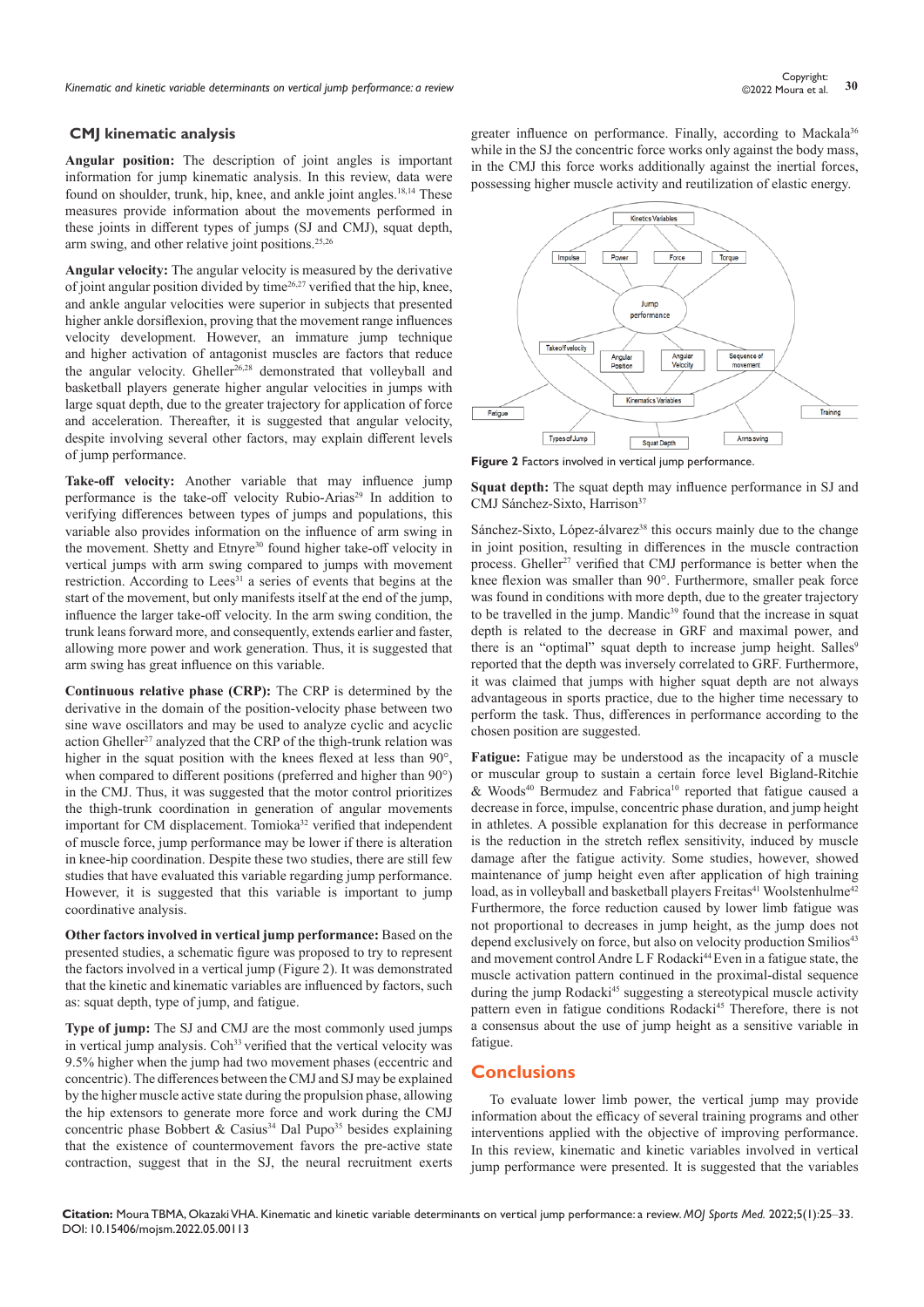Experight:<br><sup>21</sup> Kinematic and kinetic variable determinants on vertical jump performance: a review **31** Copyright: 31

of power may contribute to vertical jump performance analysis. For kinematic analysis, the peak angular velocity seems to differentiate performance levels. In the literature, little is found about the predictor variables for performance of this task. Therefore, we suggest the realization of studies with predictive statistics and adopting other biomechanical variables, such as the continuous relative phase and temporal and force characteristics during the eccentric and concentric jump phases.

# **Acknowledgments**

None.

# **Conflicts of interest**

The author declares that there is no conflict of interest.

#### **Funding**

None.

#### **References**

- 1. [Arakawa H, Nagano A, Hay D C. The Effects of Ankle Restriction on](https://pubmed.ncbi.nlm.nih.gov/23182763/)  [the multijoint Coordination of Vertical Jumping.](https://pubmed.ncbi.nlm.nih.gov/23182763/) *Journal of Applied Biomechanics*[. 2013;29\(4\):468–473.](https://pubmed.ncbi.nlm.nih.gov/23182763/)
- 2. [Gutiérrez dávila M, Garrido J M, Amaro F J.](https://www.redalyc.org/pdf/710/71032223002.pdf) Contribución segmentaria [en los saltos con contramovimiento en vertical y en horizontal.](https://www.redalyc.org/pdf/710/71032223002.pdf) *Revista [Internacional de Ciencias Del Deporte](https://www.redalyc.org/pdf/710/71032223002.pdf)*. 2014;38:289–394.
- 3. [Maulder PS, Bradshaw EJ, Keogh J. Jump kinetic determinants of sprint](https://www.ncbi.nlm.nih.gov/pmc/articles/PMC3827579/)  [acceleration performance from starting blocks in male sprinters.](https://www.ncbi.nlm.nih.gov/pmc/articles/PMC3827579/) *Journal [of Sports Science & Medicine](https://www.ncbi.nlm.nih.gov/pmc/articles/PMC3827579/)*, 2006;5(2):359–366.
- 4. [Dal Pupo J, Detanico D, Santos S. Parâmetros cinéticos determinantes](https://www.scielo.br/j/rbcdh/a/QHsKwRhYvBzTZnLQ4t3vJDz/?lang=en)  [do desempenho nos saltos verticais.](https://www.scielo.br/j/rbcdh/a/QHsKwRhYvBzTZnLQ4t3vJDz/?lang=en) *Revista Brasileira de [Cineantropometria e Desempenho Humano](https://www.scielo.br/j/rbcdh/a/QHsKwRhYvBzTZnLQ4t3vJDz/?lang=en)*. 2012;14(1):41–51.
- 5. [Gheller R G, Dal Pupo J, Lima L. Effect of squat depth on performance](https://www.scielo.br/j/rbcdh/a/jMssgVsyTKgmgNWnMPQVfrR/abstract/?lang=en)  [and biomechanical parameters of countermovement vertical jump.](https://www.scielo.br/j/rbcdh/a/jMssgVsyTKgmgNWnMPQVfrR/abstract/?lang=en)  *[Revista Brasileira de Cineantropometria e Desempenho Humano](https://www.scielo.br/j/rbcdh/a/jMssgVsyTKgmgNWnMPQVfrR/abstract/?lang=en)*. [2014;16\(6\):658.](https://www.scielo.br/j/rbcdh/a/jMssgVsyTKgmgNWnMPQVfrR/abstract/?lang=en)
- 6. [Dowling JJ, Vamos L. Identification of Kinetic and Temporal Factors](https://journals.humankinetics.com/view/journals/jab/9/2/article-p95.xml?content=contributor-notes)  [Related to Vertical jump Performance.](https://journals.humankinetics.com/view/journals/jab/9/2/article-p95.xml?content=contributor-notes) *Journal of Applied Biomechanics*. [1993;9\(2\):95–110.](https://journals.humankinetics.com/view/journals/jab/9/2/article-p95.xml?content=contributor-notes)
- 7. [MacKenzie SJ, Lavers RJ, Wallace BB. A biomechanical comparison](https://pubmed.ncbi.nlm.nih.gov/24738710/)  [of the vertical jump, power clean, and jump squat.](https://pubmed.ncbi.nlm.nih.gov/24738710/) *Journal of Sports Sciences*[. 2014;32\(16\):1576–1585.](https://pubmed.ncbi.nlm.nih.gov/24738710/)
- 8. [Mandic R, Jakovljevic S, Jaric S. Effects of countermovement depth on](https://www.ncbi.nlm.nih.gov/pmc/articles/PMC4355311/)  [kinematic and kinetic patterns of maximum vertical jumps.](https://www.ncbi.nlm.nih.gov/pmc/articles/PMC4355311/) *Journal of [Electromyography and Kinesiology](https://www.ncbi.nlm.nih.gov/pmc/articles/PMC4355311/)*. 2015;25(2):265–272.
- 9. [Salles AS, Baltzopoulos V, Rittweger J. Differential effects of](https://pubmed.ncbi.nlm.nih.gov/20882293/)  [countermovement magnitude and volitional effort on vertical jumping.](https://pubmed.ncbi.nlm.nih.gov/20882293/)  *[European Journal of Applied Physiology](https://pubmed.ncbi.nlm.nih.gov/20882293/)*. 2011;111(3):441–448.
- 10. [Bermudez G, Fábrica G. Determinant factors of efficiency when the](https://www.scielo.br/j/rbcdh/a/MQfSP3LPKS59QjVczyBDG5s/?lang=en&format=pdf)  [Counter Movement Jump is performed in acute fatigue.](https://www.scielo.br/j/rbcdh/a/MQfSP3LPKS59QjVczyBDG5s/?lang=en&format=pdf) *Revista Brasileira [de Cineantropometria e Desempenho Humano](https://www.scielo.br/j/rbcdh/a/MQfSP3LPKS59QjVczyBDG5s/?lang=en&format=pdf)*. 2014;16(3):316–324.
- 11. [Yamauchi J, Ishiim K. Relations between force-velocity characteristics](https://pubmed.ncbi.nlm.nih.gov/17685704/)  [of the knee-hip extension movement and vertical jump performance.](https://pubmed.ncbi.nlm.nih.gov/17685704/)  *[Journal of Strength and Conditioning Research](https://pubmed.ncbi.nlm.nih.gov/17685704/)*. 2007;21(3):703–709.
- 12. [Laffaye G, Wagner P, Tombleson T. Countermovement jump height:](https://pubmed.ncbi.nlm.nih.gov/23838969/)  [gender and sport-specific differences in the force-time variables.](https://pubmed.ncbi.nlm.nih.gov/23838969/) *Journal [of Strength & Conditioning Research](https://pubmed.ncbi.nlm.nih.gov/23838969/)*. 2014;28(4):1096–1105.
- 13. [Lees A, Vanrenterghem J, De Clercq D. Understanding how an arm swing](https://pubmed.ncbi.nlm.nih.gov/15519601/)  [enhances performance in the vertical jump.](https://pubmed.ncbi.nlm.nih.gov/15519601/) *Journal of Biomechanics*. [2004;37\(12\):1929–1940.](https://pubmed.ncbi.nlm.nih.gov/15519601/)
- 14. [Corvino RB, Caputo F, de Oliveira A C. Taxa de desenvolvimento de](https://www.scielo.br/j/rbme/a/7ngSFBHtL3sMpZRCwB3sKGk/?lang=pt)  [força em diferentes velocidades de contrações musculares.](https://www.scielo.br/j/rbme/a/7ngSFBHtL3sMpZRCwB3sKGk/?lang=pt) *Revista [Brasileira de Medicina Do Esporte](https://www.scielo.br/j/rbme/a/7ngSFBHtL3sMpZRCwB3sKGk/?lang=pt)*. 2009;*15*(6):428–431.
- 15. [Feltner ME, Bishop EJ, Perez CM. Segmental and Kinetic Contributions](https://pubmed.ncbi.nlm.nih.gov/15487286/)  [in Vertical Jumps Performed With and Without an Arm Swing.](https://pubmed.ncbi.nlm.nih.gov/15487286/) *Research [Quarterly for Exercise and Sport](https://pubmed.ncbi.nlm.nih.gov/15487286/)*. 2004;75(3):216–230.
- 16. [Hara M, Shibayama A, Takeshita D.](https://pubmed.ncbi.nlm.nih.gov/16168998/) The effect of arm swing on [lower extremities in vertical jumping.](https://pubmed.ncbi.nlm.nih.gov/16168998/) *Journal of Biomechanics*. [2006;39\(13\):2503–2511.](https://pubmed.ncbi.nlm.nih.gov/16168998/)
- 17. [Lees A, Vanrenterghem J, Dirk DEC. T h e maximal and subwiaximal](https://pubmed.ncbi.nlm.nih.gov/15574084/)  vertical j u m p [: implications for strength and conditioning.](https://pubmed.ncbi.nlm.nih.gov/15574084/) *Journal of [Strength and Conditioning Research](https://pubmed.ncbi.nlm.nih.gov/15574084/)*, 2004;18(4):787–791.
- 18. [Hara M, Shibayama A, Takeshita D. A comparison of the mechanical](https://pubmed.ncbi.nlm.nih.gov/18674837/)  [effect of arm swing and countermovement on the lower extremities in](https://pubmed.ncbi.nlm.nih.gov/18674837/)  vertical jumping. *[Human Movement Science](https://pubmed.ncbi.nlm.nih.gov/18674837/)*. 2008;27(4):636–648.
- 19. [Gómez JML, Elvira JLL. Relevancia de la técnica de inmovilización de](https://ccd.ucam.edu/index.php/revista/article/view/82)  [brazos en las variables cinéticas en el test de salto con contramovimiento.](https://ccd.ucam.edu/index.php/revista/article/view/82)  *Ciencia CDD*. 2012;[7\(21\):173–178.](https://ccd.ucam.edu/index.php/revista/article/view/82)
- 20. [Ugrinowitsch C, Tricoli V, Rodacki ALF, et al. Influence of training](https://pubmed.ncbi.nlm.nih.gov/17685694/)  background on jumping height. *[Journal of Strength and Conditioning](https://pubmed.ncbi.nlm.nih.gov/17685694/)  Research*[. 2007;21\(3\):848–852.](https://pubmed.ncbi.nlm.nih.gov/17685694/)
- 21. [Ferragut C, Cortadellas J, Arteaga R. Prediccion de la altura de salto](https://dialnet.unirioja.es/servlet/articulo?codigo=2279024)  [vertical. Importancia del impulso mecánico y de la masa muscular de las](https://dialnet.unirioja.es/servlet/articulo?codigo=2279024)  [extremidades inferiores.](https://dialnet.unirioja.es/servlet/articulo?codigo=2279024) *Revista Motricidad*, 2003;10:7–22.
- 22. [Markovic S, Mirkov D M, Nedeljkovic A. Body size and](https://www.ncbi.nlm.nih.gov/pmc/articles/PMC3943730/)  [countermovement depth confound relationship between muscle](https://www.ncbi.nlm.nih.gov/pmc/articles/PMC3943730/)  [power output and jumping performance.](https://www.ncbi.nlm.nih.gov/pmc/articles/PMC3943730/) *Human Movement Science*. [2014;33:203–210.](https://www.ncbi.nlm.nih.gov/pmc/articles/PMC3943730/)
- 23. [González Badillo J, Marques MC. Relationship between kinematic](https://pubmed.ncbi.nlm.nih.gov/20061985/)  [factors and countermovement jump height in trained track and](https://pubmed.ncbi.nlm.nih.gov/20061985/)  field athletes. *[Journal of Strength and Conditioning Research](https://pubmed.ncbi.nlm.nih.gov/20061985/)*. [2010;24\(10\):3443–3447.](https://pubmed.ncbi.nlm.nih.gov/20061985/)
- 24. [Jaric S, Ristanovic D, Corcos DM. The relationship between muscle](https://pubmed.ncbi.nlm.nih.gov/2598918/)  [kinetic parameters and kinematic variables in a complex movement.](https://pubmed.ncbi.nlm.nih.gov/2598918/)  *[European Journal of Applied Physiology & Occupational Physiology](https://pubmed.ncbi.nlm.nih.gov/2598918/)*. [1989;59\(5\):370–376.](https://pubmed.ncbi.nlm.nih.gov/2598918/)
- 25. [Blache Y, Monteil K. Influence of lumbar spine extension on vertical](https://pubmed.ncbi.nlm.nih.gov/24102076/)  [jump height during maximal squat jumping.](https://pubmed.ncbi.nlm.nih.gov/24102076/) *Journal of Sports Sciences*. [2014;32\(7\):642–651.](https://pubmed.ncbi.nlm.nih.gov/24102076/)
- 26. [Papaiakovou G. Kinematic and kinetic differences in the execution](https://pubmed.ncbi.nlm.nih.gov/23879544/)  [of vertical jumps between people with good and poor ankle joint](https://pubmed.ncbi.nlm.nih.gov/23879544/)  dorsiflexion. *[Journal of Sports Sciences](https://pubmed.ncbi.nlm.nih.gov/23879544/)*. 2013;31(16):1789–1796.
- 27. [Gheller RG, Dal Pupo J, Ache dias J. Effect of different knee starting](https://pubmed.ncbi.nlm.nih.gov/25965000/)  [angles on intersegmental coordination and performance in vertical](https://pubmed.ncbi.nlm.nih.gov/25965000/)  jumps. *[Human Movement Science](https://pubmed.ncbi.nlm.nih.gov/25965000/)*. 2015;42:71–80.
- 28. [Lazaridis SN, Bassa EI, Patikas D. Biomechanical Comparison in](https://ur.booksc.me/book/61133253/625b12)  [Different Jumping Tasks Between Untrained Boys and Men.](https://ur.booksc.me/book/61133253/625b12) *Pediatric Exercise Science*[. 2013;25\(1\):101–113.](https://ur.booksc.me/book/61133253/625b12)
- 29. [Rubio-Arias JA, Ramos-Campo DJ, Amaro JP, et al.](https://pubmed.ncbi.nlm.nih.gov/27194190/) Gender variability [in electromyographic activity , in vivo behaviour of the human](https://pubmed.ncbi.nlm.nih.gov/27194190/)  [gastrocnemius and mechanical capacity during the take-off phase of a](https://pubmed.ncbi.nlm.nih.gov/27194190/)  countermovement jump. *[Clinical Physiology and Functional Imaging](https://pubmed.ncbi.nlm.nih.gov/27194190/)*, [2016;37\(6\):741–749.](https://pubmed.ncbi.nlm.nih.gov/27194190/)
- 30. [Shetty AB, Etnyre BR. Contribution of Arm Movement to the Force](https://pubmed.ncbi.nlm.nih.gov/18796913/)  [Components of a Maximum Vertical Jump.](https://pubmed.ncbi.nlm.nih.gov/18796913/) *Journal of Orthopaedic & [Sports Physical Therapy](https://pubmed.ncbi.nlm.nih.gov/18796913/)*. 1989;*11*(5):5–8.
- 31. [Lees A, Vanrenterghem J, De Clercq D. The energetics and benefit of](https://pubmed.ncbi.nlm.nih.gov/16368613/)  [an arm swing in submaximal and maximal vertical jump performance.](https://pubmed.ncbi.nlm.nih.gov/16368613/)  *[Journal of Sports Sciences](https://pubmed.ncbi.nlm.nih.gov/16368613/)*. 2006;24(1):51–57.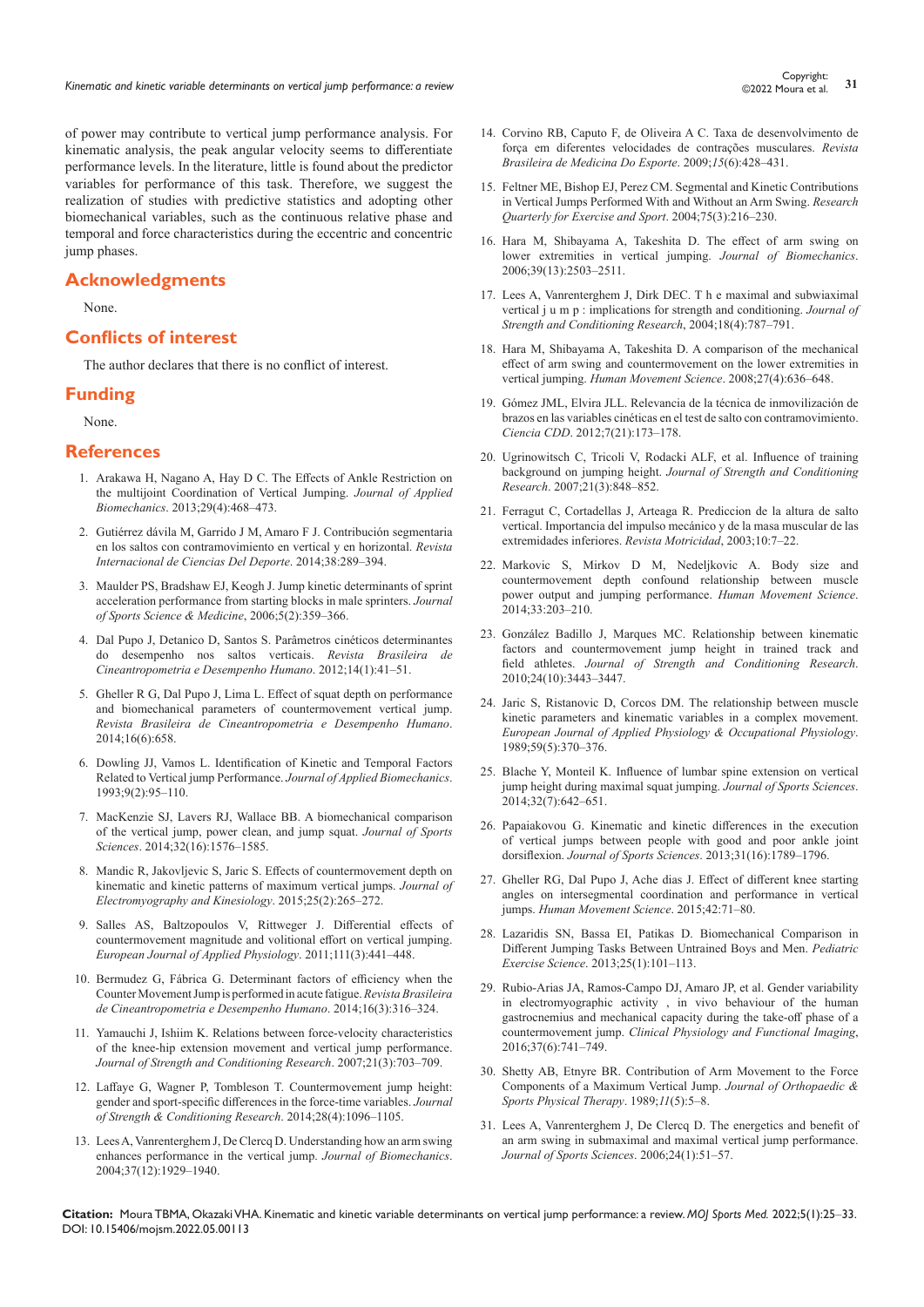- 32. Tomioka M, Owings TM, Grabiner MD. Lower Extremity Strength and Coordination are Independent Contributors to Maximum Vertical Jump Height*. Journal of Applied Biomechanics.* 2001;17:181–187*.*
- 33. [Coh M, Bracic M, Peharec S. Byodinamic characteristics of vertical drop](https://ojs.utlib.ee/index.php/AKUT/article/view/akut.2011.17.02)  jumps. *[Acta Kinesiologiae Universitatis Tartuensis](https://ojs.utlib.ee/index.php/AKUT/article/view/akut.2011.17.02)*. 2011;17:24–36.
- 34. [Bobbert MF, Casius LJR. Is the Effect of a Countermovement on Jump](https://pubmed.ncbi.nlm.nih.gov/15741843/)  [Height due to Active State Development?](https://pubmed.ncbi.nlm.nih.gov/15741843/) *Medicine & Science in Sports & Exercise*[. 2005;37\(3\):440–446.](https://pubmed.ncbi.nlm.nih.gov/15741843/)
- 35. [Dal Pupo J, Dias J A, Gheller R G. Stiffness, intralimb coordination,](https://pubmed.ncbi.nlm.nih.gov/24245051/)  [and joint modulation during a continuous vertical jump test.](https://pubmed.ncbi.nlm.nih.gov/24245051/) *Sports Biomechanics*. [2013;12\(3\):259–271.](https://pubmed.ncbi.nlm.nih.gov/24245051/)
- 36. [Mackala K, Stodólka J, Siemienski A. Biomechanical analysis of Squat](https://pubmed.ncbi.nlm.nih.gov/23552341/)  [Jump and Countermovement Jump from varying starting positions.](https://pubmed.ncbi.nlm.nih.gov/23552341/)  *[Journal of Strength and Conditioning Research](https://pubmed.ncbi.nlm.nih.gov/23552341/)*. 2013;27(10):2650– [2661.](https://pubmed.ncbi.nlm.nih.gov/23552341/)
- 37. [Sánchez-Sixto A, Harrison AJ, Floría P. Larger Countermovement](https://pubmed.ncbi.nlm.nih.gov/30373113/)  [Increases the Jump Height of Countermovement Jump.](https://pubmed.ncbi.nlm.nih.gov/30373113/) *Sports*, 2018;[6\(4\):131.](https://pubmed.ncbi.nlm.nih.gov/30373113/)
- 38. [Sánchez-Sixto A, López-álvarez J, Floría P. Efecto de modificar la](https://recyt.fecyt.es/index.php/retos/article/view/64854)  [profundidad y velocidad del contramovimiento durante el salto vertical.](https://recyt.fecyt.es/index.php/retos/article/view/64854)  *Retos.* 2018;*34*[:287–290.](https://recyt.fecyt.es/index.php/retos/article/view/64854)
- 39. [Mandic R, Knezevic O M, Mirkov D M. Control Strategy of Maximum](https://www.ncbi.nlm.nih.gov/pmc/articles/PMC5260520/)  Vertical Jumps [: the Preferred Countermovement Depth May Not](https://www.ncbi.nlm.nih.gov/pmc/articles/PMC5260520/)  [Be Fully Optimized for Jump Height.](https://www.ncbi.nlm.nih.gov/pmc/articles/PMC5260520/) *Journal of Human Kinetics*. [2016;52:85–94.](https://www.ncbi.nlm.nih.gov/pmc/articles/PMC5260520/)
- 40. [Bigland Ritchie B, Woods JJ. Changes in muscle contractile properties](https://pubmed.ncbi.nlm.nih.gov/6100456/)  [and neural control during human muscular fatigue.](https://pubmed.ncbi.nlm.nih.gov/6100456/) *Muscle & Nerve*. [1984;7\(9\):691–699.](https://pubmed.ncbi.nlm.nih.gov/6100456/)
- 41. [Freitas VH, Nakamura FY, Miloski B. Sensitivity of Physiological and](https://pubmed.ncbi.nlm.nih.gov/25177184/)  [Psychological Markers to Training Load Intensification in Volleyball](https://pubmed.ncbi.nlm.nih.gov/25177184/)  Players. *[Journal of Sports Science and Medicine](https://pubmed.ncbi.nlm.nih.gov/25177184/)*. 2014;13(3):571–579.
- 42. [Woolstenhulme MT, Bailey BK, Allsen PE. Vertical jump, anaerobic](https://pubmed.ncbi.nlm.nih.gov/15320641/)  [power, and shooting accuracy are not altered 6 hours after strength](https://pubmed.ncbi.nlm.nih.gov/15320641/)  [training in collegiate women basketball players.](https://pubmed.ncbi.nlm.nih.gov/15320641/) *Journal of Strength and [Conditioning Research](https://pubmed.ncbi.nlm.nih.gov/15320641/)*. 2004;18(3):422–425.
- 43. [Smilios I. Effects of Varying Levels of Muscular Fatigue on Vertical](https://pubmed.ncbi.nlm.nih.gov/30273290/)  Jump Performance. *[Journal of Strength and Conditioning Research](https://pubmed.ncbi.nlm.nih.gov/30273290/)*. [1998;12\(3\):204–208](https://pubmed.ncbi.nlm.nih.gov/30273290/).
- 44. [Rodacki ALF, Fowler NE, Bennett SJ. Multi-segment coordination](https://pubmed.ncbi.nlm.nih.gov/11445763/) : fatigue effects. *[Medicine & Science in Sports & Exercise](https://pubmed.ncbi.nlm.nih.gov/11445763/)*. [2001;33\(7\):1157–1167.](https://pubmed.ncbi.nlm.nih.gov/11445763/)
- 45. [Rodacki ALF, Fowler NE, Bennett SJ. Vertical jump coordination:](https://pubmed.ncbi.nlm.nih.gov/11782655/)  fatigue effects. *[Medicine and Science in Sports and Exercise](https://pubmed.ncbi.nlm.nih.gov/11782655/)*. [2002;34\(1\):105–116.](https://pubmed.ncbi.nlm.nih.gov/11782655/)
- 46. [Rodano R, Squadrone R. Stability of Selected Lower Limb Joint Kinetic](https://journals.humankinetics.com/view/journals/jab/18/1/article-p83.xml)  [Parameters During Vertical Jump.](https://journals.humankinetics.com/view/journals/jab/18/1/article-p83.xml) *Journal of Applied Biomechanics*. [2002;18\(1\):83–89.](https://journals.humankinetics.com/view/journals/jab/18/1/article-p83.xml)
- 47. [Bracic M, Supej M, Peharec S. An investigation of the influence of](https://hrcak.srce.hr/file/82645)  [bilateral deficit on the counter-movement jump performance in elite](https://hrcak.srce.hr/file/82645)  sprinters. *[Kinesiologia Slovenica](https://hrcak.srce.hr/file/82645)*. 2010;42(1):73–81.
- 48. [Feltner ME, Fraschetti D, Crisp R. Upper extremity augmentation of](https://pubmed.ncbi.nlm.nih.gov/10404494/)  [lower extremity kinetics during countermovement vertical jumps.](https://pubmed.ncbi.nlm.nih.gov/10404494/)  *[Journal of Sports Sciences](https://pubmed.ncbi.nlm.nih.gov/10404494/)*. 1999;17(6):449–466.
- 49. [Feltner ME, MacRae P G. Time course of changes in novice jumpers'](https://pubmed.ncbi.nlm.nih.gov/21466096/)  [countermovement vertical jump performance.](https://pubmed.ncbi.nlm.nih.gov/21466096/) *Perceptual and Motor Skills*. 2011;[112\(1\):228–242.](https://pubmed.ncbi.nlm.nih.gov/21466096/)
- 50. [Domire ZJ, Challis JH. The influence of squat depth on maximal vertical](https://pubmed.ncbi.nlm.nih.gov/17127594/)  jump performance. *[Journal of Sports Sciences](https://pubmed.ncbi.nlm.nih.gov/17127594/)*. 2007;25(2):193–200.
- 51. [Kopper B, Ureczky D, Tihanyi J. Trunk position influences joint](https://pubmed.ncbi.nlm.nih.gov/22849844/)  [activation pattern and physical performance during vertical jumping.](https://pubmed.ncbi.nlm.nih.gov/22849844/)  *[Acta Physiologica Hungarica](https://pubmed.ncbi.nlm.nih.gov/22849844/)*. 2012;99(2):194–205.
- 52. [Struzik A, Zawadzki J. Leg stiffness during phases of countermovement](https://doi.org/10.5277/abb130213)  and take-off in vertical jump. *[Acta of Bioengineering and Biomechanics](https://doi.org/10.5277/abb130213)*. [2013;15\(2\):113–118.](https://doi.org/10.5277/abb130213)
- 53. [Vanrenterghem J, Lees A, Lenoir M, et al. Performing the vertical jump:](https://doi.org/10.1016/j.humov.2003.11.001)  [movement adaptations for submaximal jumping.](https://doi.org/10.1016/j.humov.2003.11.001) *Human Movement Science*[. 2004;22\(6\):713–727.](https://doi.org/10.1016/j.humov.2003.11.001)
- 54. [Anderson FC, Pandy MG. Storage and utilization of elastic strain energy](https://pubmed.ncbi.nlm.nih.gov/8308046/)  during jumping. *Journal of Biomechanics*[. 1993;26\(12\):1413–1427.](https://pubmed.ncbi.nlm.nih.gov/8308046/)
- 55. [Moran K, Wallace ES. Eccentric loading and range of knee joint motion](https://pubmed.ncbi.nlm.nih.gov/17928080/)  [effects on performance enhancement in vertical jumping.](https://pubmed.ncbi.nlm.nih.gov/17928080/) *Human Movement Science*[. 2007;26\(6\):824–840.](https://pubmed.ncbi.nlm.nih.gov/17928080/)
- 56. [Moir GL, Garcia A, Dwyer GB. Intersession Reliability of Kinematic](https://pubmed.ncbi.nlm.nih.gov/19953820/)  [and Kinetic Variables During Vertical Jumps in Men and Women.](https://pubmed.ncbi.nlm.nih.gov/19953820/)  *[International Journal of Sports Physiology & Performance](https://pubmed.ncbi.nlm.nih.gov/19953820/)*. [2009;4\(3\):317–330.](https://pubmed.ncbi.nlm.nih.gov/19953820/)
- 57. [Bobbert MF, Richard Casius LJ, Kistemaker D. Humans make near](https://pubmed.ncbi.nlm.nih.gov/23384608/)[optimal adjustments of control to initial body configuration in vertical](https://pubmed.ncbi.nlm.nih.gov/23384608/)  [squat jumping.](https://pubmed.ncbi.nlm.nih.gov/23384608/) *Neuroscience*. 2013;237:232–242.
- 58. [Loturco I, D Angelo R, Fernandes V. Relationship between sprint ability](https://pubmed.ncbi.nlm.nih.gov/25162648/)  [and loaded/unloaded jump tests in elite sprinters.](https://pubmed.ncbi.nlm.nih.gov/25162648/) *Journal of Strength [and Conditioning Research](https://pubmed.ncbi.nlm.nih.gov/25162648/)*. 2015;29(3):758–764.
- 59. [McLellan CP, Lovell DI, Gass GC. The role of rate of force development](https://pubmed.ncbi.nlm.nih.gov/20093963/)  on vertical jump performance. *[Journal of Strength and Conditioning](https://pubmed.ncbi.nlm.nih.gov/20093963/)  Research*[. 2011;25\(2\):379–385.](https://pubmed.ncbi.nlm.nih.gov/20093963/)
- 60. [Floría P, Harrison AJ. Ground reaction force differences in the](https://pubmed.ncbi.nlm.nih.gov/24261012/)  [countermovement jump in girls with different levels of performance.](https://pubmed.ncbi.nlm.nih.gov/24261012/)  *[Research Quarterly for Exercise and Sport](https://pubmed.ncbi.nlm.nih.gov/24261012/)*. 2013;84(3):329–335.
- 61. [San Román-Quintana J, Calleja González J, Castellano-Paulis J, et](https://www.cafyd.com/REVISTA/02105.pdf)  [al. Análisis de la capacidad de salto antes, durante y después de la](https://www.cafyd.com/REVISTA/02105.pdf)  [competición en jugadores internacionales junior de baloncesto.](https://www.cafyd.com/REVISTA/02105.pdf) *Revista [Internacional de Ciencias Del Deporte](https://www.cafyd.com/REVISTA/02105.pdf)*. 2010;6(21):311–321.
- 62. [Schmitz RJ, Cone JC, Copple TJ. Lower-Extremity Biomechanics and](https://pubmed.ncbi.nlm.nih.gov/24307057/)  [Maintenance of Vertical-Jump Height During Prolonged Intermittent](https://pubmed.ncbi.nlm.nih.gov/24307057/)  Exercise. *[Journal of Sport Rehabilitation.](https://pubmed.ncbi.nlm.nih.gov/24307057/)* 2014;23(4):319–329.
- 63. [Skurvydas A, Jascaninas J, Zachovajevas P.](https://pubmed.ncbi.nlm.nih.gov/10759611/) Changes in height of jump, [maximal voluntary contraction force and low-frequency fatigue after](https://pubmed.ncbi.nlm.nih.gov/10759611/)  [100 intermittent or continuous jumps with maximal intensity.](https://pubmed.ncbi.nlm.nih.gov/10759611/) *Acta [Physiologica Scandinavica](https://pubmed.ncbi.nlm.nih.gov/10759611/)*. 2000;169:55–62.
- 64. [Houghton L, Dawson B. Recovery of jump performance after a simulated](https://pubmed.ncbi.nlm.nih.gov/22574810/)  cricket batting innings. *[Journal of Sports Sciences](https://pubmed.ncbi.nlm.nih.gov/22574810/)*. 2012;30(10):1069– [1072.](https://pubmed.ncbi.nlm.nih.gov/22574810/)
- 65. [Horita T, Komi P, Nicol C. Stretch shortening cycle fatigue](https://pubmed.ncbi.nlm.nih.gov/8803498/) : interactions [among joint stiffness , reflex , and muscle mechanical performance in the](https://pubmed.ncbi.nlm.nih.gov/8803498/)  drop jump. *[European Journal of Applied Physiology & Occupational](https://pubmed.ncbi.nlm.nih.gov/8803498/)  Physiology*[. 1996;73\(5\):393–403.](https://pubmed.ncbi.nlm.nih.gov/8803498/)
- 66. [Gorostiaga E M, Asiáin X, Izquierdo M. Vertical jump performance](https://pubmed.ncbi.nlm.nih.gov/20300013/)  [and blood ammonia and lactate levels during typical training sessions](https://pubmed.ncbi.nlm.nih.gov/20300013/)  in elite 400-m runners. *[Journal of Strength and Conditioning Research](https://pubmed.ncbi.nlm.nih.gov/20300013/)*. [2010;24\(4\):1138–1149.](https://pubmed.ncbi.nlm.nih.gov/20300013/)
- 67. [Barker LA, Harry JR, Mercer JA. Relationships between](https://pubmed.ncbi.nlm.nih.gov/28746248/)  [Countermovement Jump Ground Reaction Forces and Jump Height,](https://pubmed.ncbi.nlm.nih.gov/28746248/)  [Reactive Strength Index, and Jump Time.](https://pubmed.ncbi.nlm.nih.gov/28746248/) *Journal of Strength and [Conditioning Research](https://pubmed.ncbi.nlm.nih.gov/28746248/)*, 2018;32(1):248–254.
- 68. [Boullosa D, Abreu L, Conceição F. The influence of training background](https://hrcak.srce.hr/ojs/index.php/kinesiology/article/view/6439)  [on different rate of force calculations during countermovement jump.](https://hrcak.srce.hr/ojs/index.php/kinesiology/article/view/6439)  *Kinesiology*. [2018; 50\(1\):1–7.](https://hrcak.srce.hr/ojs/index.php/kinesiology/article/view/6439)